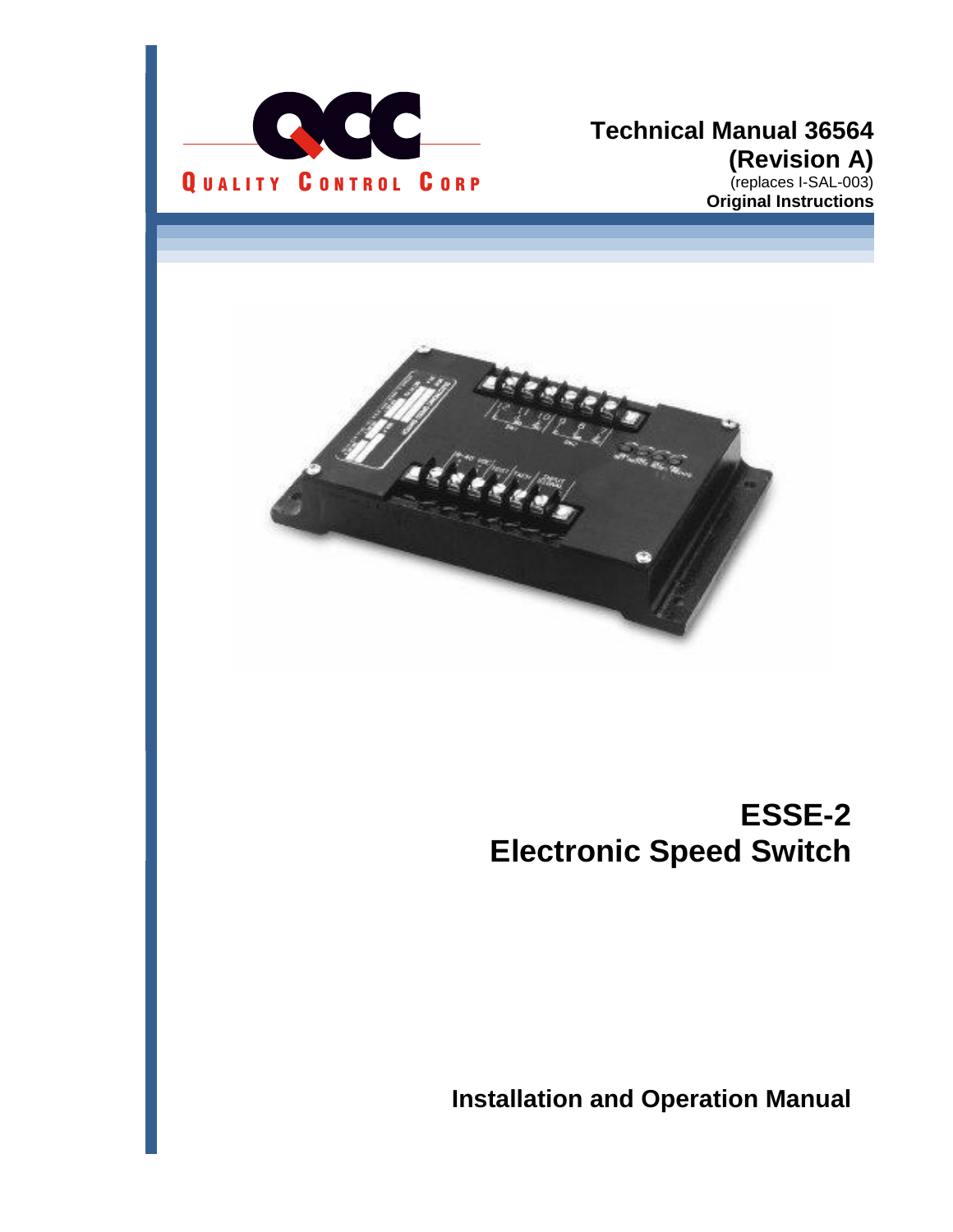| <b>IMPORTANT</b><br><b>DEFINITIONS</b>                                                                                                                                                                                                                                                                                                                                                                                                                                                                      | This is the safety alert symbol. It is used to alert you to potential personal<br>injury hazards. Obey all safety messages that follow this symbol to avoid<br>possible injury or death.<br>DANGER-Indicates a hazardous situation which, if not avoided, will result in death<br>or serious injury.<br>WARNING-Indicates a hazardous situation which, if not avoided, could result in<br>death or serious injury.<br><b>CAUTION</b> -Indicates a hazardous situation which, if not avoided, could result in<br>minor or moderate injury.<br>NOTICE-Indicates a hazard that could result in property damage only (including<br>damage to the control).<br><b>IMPORTANT</b> -Designates an operating tip or maintenance suggestion. |  |
|-------------------------------------------------------------------------------------------------------------------------------------------------------------------------------------------------------------------------------------------------------------------------------------------------------------------------------------------------------------------------------------------------------------------------------------------------------------------------------------------------------------|------------------------------------------------------------------------------------------------------------------------------------------------------------------------------------------------------------------------------------------------------------------------------------------------------------------------------------------------------------------------------------------------------------------------------------------------------------------------------------------------------------------------------------------------------------------------------------------------------------------------------------------------------------------------------------------------------------------------------------|--|
| <b>AWARNING</b>                                                                                                                                                                                                                                                                                                                                                                                                                                                                                             | The engine, turbine, or other type of prime mover should be equipped with an<br>overspeed shutdown device to protect against runaway or damage to the prime<br>mover with possible personal injury, loss of life, or property damage.<br>The overspeed shutdown device must be totally independent of the prime mover<br>control system. An overtemperature or overpressure shutdown device may also<br>be needed for safety, as appropriate.                                                                                                                                                                                                                                                                                      |  |
|                                                                                                                                                                                                                                                                                                                                                                                                                                                                                                             | Read this entire manual and all other publications pertaining to the work to be performed before<br>installing, operating, or servicing this equipment. Practice all plant and safety instructions and<br>precautions. Failure to follow instructions can cause personal injury and/or property damage.                                                                                                                                                                                                                                                                                                                                                                                                                            |  |
| This publication may have been revised or updated since this copy was produced. To verify that<br>you have the latest revision, be sure to check the QCC website:<br>www.QCC.com/pubs/current.pdf<br>The revision level is shown at the bottom of the front cover after the publication number. The latest<br>version of most publications is available at:<br>www.QCC.com/publications<br>If your publication is not there, please contact your customer service representative to get the<br>latest copy. |                                                                                                                                                                                                                                                                                                                                                                                                                                                                                                                                                                                                                                                                                                                                    |  |
| Any unauthorized modifications to or use of this equipment outside its specified mechanical,<br>electrical, or other operating limits may cause personal injury and/or property damage, including<br>damage to the equipment. Any such unauthorized modifications: (i) constitute "misuse" and/or<br>"negligence" within the meaning of the product warranty thereby excluding warranty coverage<br>for any resulting damage, and (ii) invalidate product certifications or listings.                       |                                                                                                                                                                                                                                                                                                                                                                                                                                                                                                                                                                                                                                                                                                                                    |  |
| <b>NOTICE</b>                                                                                                                                                                                                                                                                                                                                                                                                                                                                                               | To prevent damage to a control system that uses an alternator or battery-charging<br>device, make sure the charging device is turned off before disconnecting the battery<br>from the system.                                                                                                                                                                                                                                                                                                                                                                                                                                                                                                                                      |  |
| <b>NOTICE</b>                                                                                                                                                                                                                                                                                                                                                                                                                                                                                               | To prevent damage to electronic components caused by improper handling, read<br>and observe the precautions in QCC manual 82715, Guide for Handling and                                                                                                                                                                                                                                                                                                                                                                                                                                                                                                                                                                            |  |

*Protection of Electronic Controls, Printed Circuit Boards, and Modules***.** 

**Revisions—Text changes are indicated by a black line alongside the text.**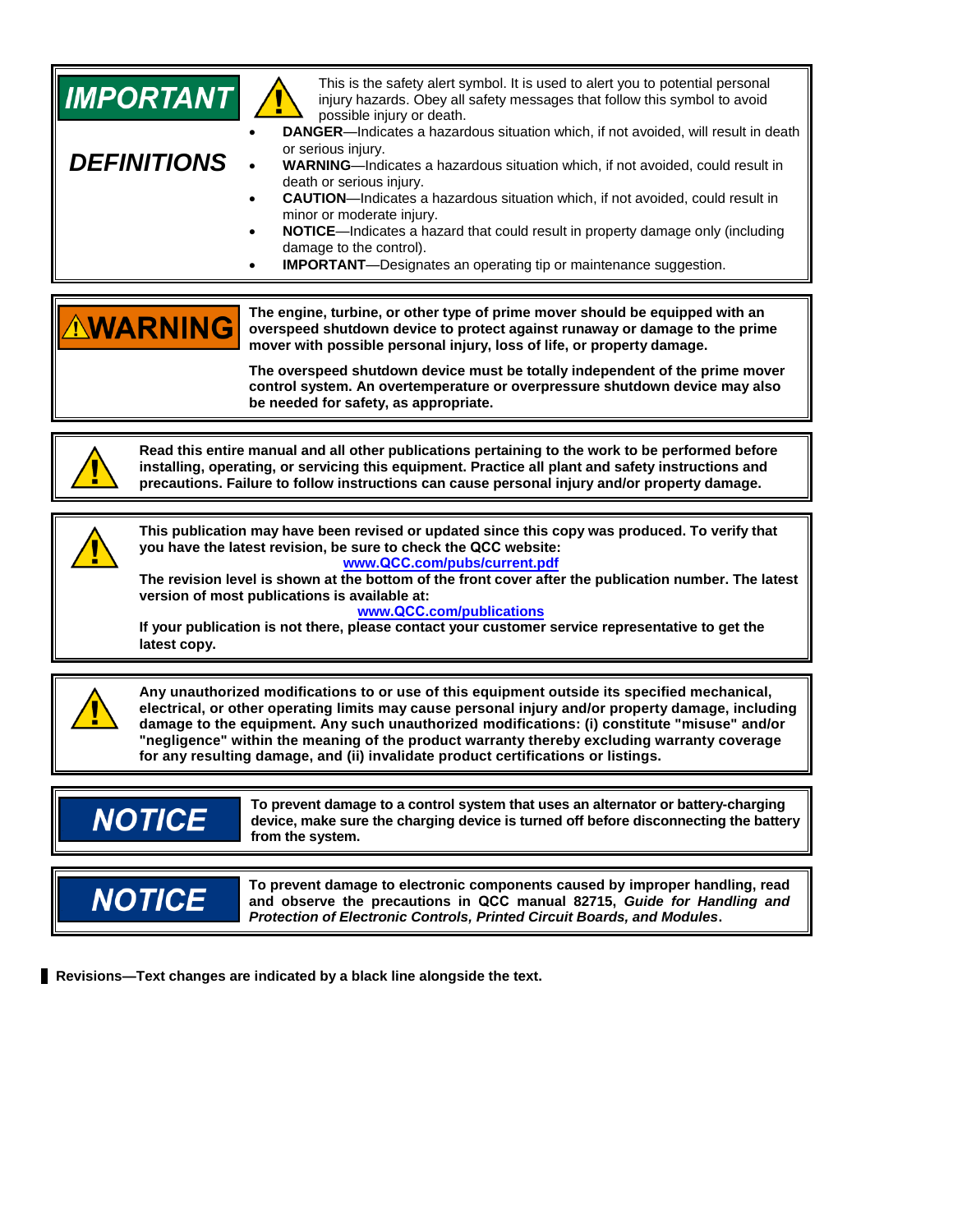# **Contents**

# **Illustrations and Tables**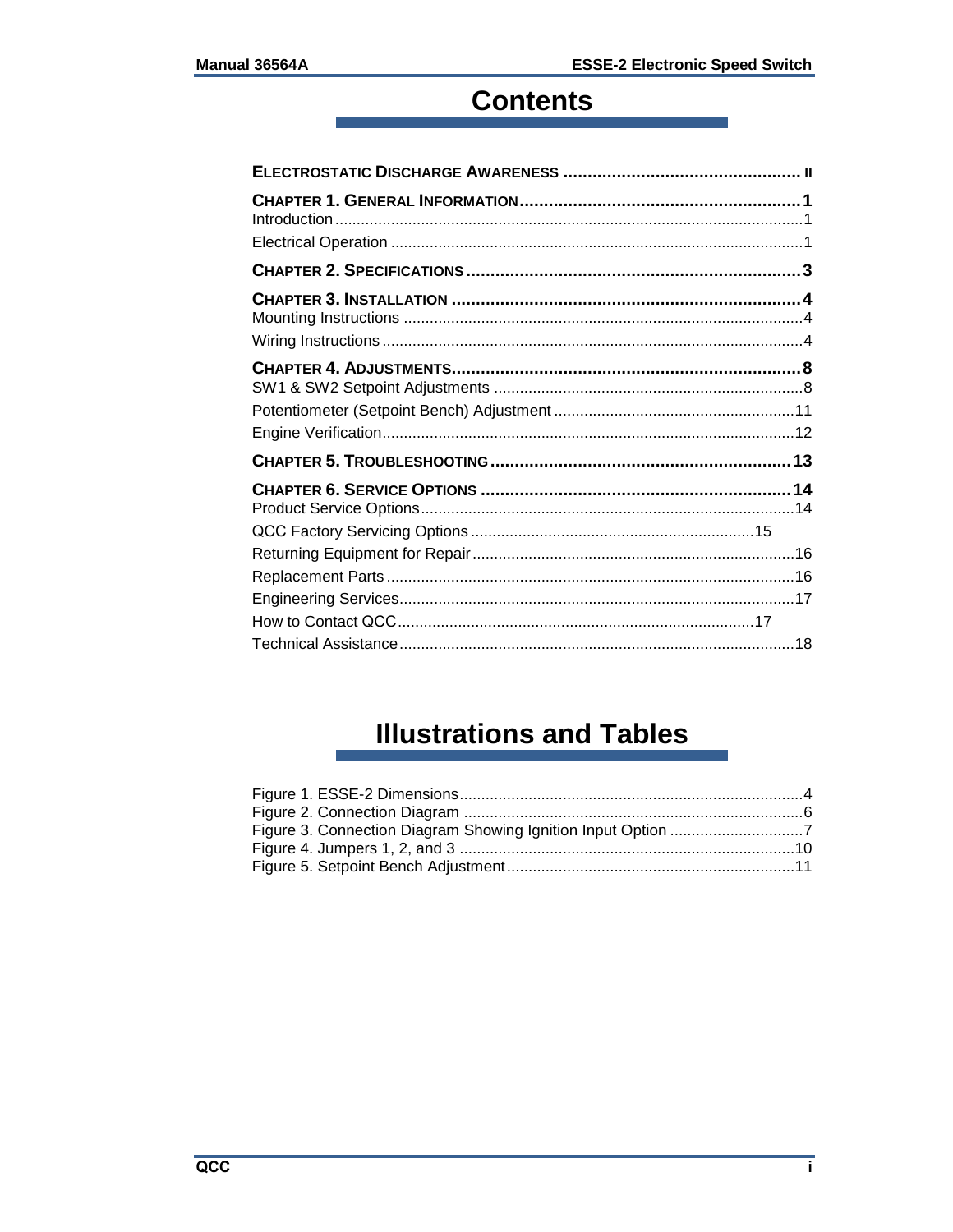## **Electrostatic Discharge Awareness**

All electronic equipment is static-sensitive, some components more than others. To protect these components from static damage, you must take special precautions to minimize or eliminate electrostatic discharges.

Follow these precautions when working with or near the control.

- 1. Before doing maintenance on the electronic control, discharge the static electricity on your body to ground by touching and holding a grounded metal object (pipes, cabinets, equipment, etc.).
- 2. Avoid the build-up of static electricity on your body by not wearing clothing made of synthetic materials. Wear cotton or cotton-blend materials as much as possible because these do not store static electric charges as much as synthetics.
- 3. Keep plastic, vinyl, and Styrofoam materials (such as plastic or Styrofoam cups, cup holders, cigarette packages, cellophane wrappers, vinyl books or folders, plastic bottles, and plastic ash trays) away from the control, the modules, and the work area as much as possible.
- 4. Do not remove the printed circuit board (PCB) from the control cabinet unless absolutely necessary. If you must remove the PCB from the control cabinet, follow these precautions:
	- Do not touch any part of the PCB except the edges.
	- Do not touch the electrical conductors, the connectors, or the components with conductive devices or with your hands.
	- When replacing a PCB, keep the new PCB in the plastic antistatic protective bag it comes in until you are ready to install it. Immediately after removing the old PCB from the control cabinet, place it in the antistatic protective bag.

# **NOTICE**

**To prevent damage to electronic components caused by improper handling, read and observe the precautions in QCC manual 82715,** *Guide for Handling and Protection of Electronic Controls, Printed Circuit Boards, and Modules***.**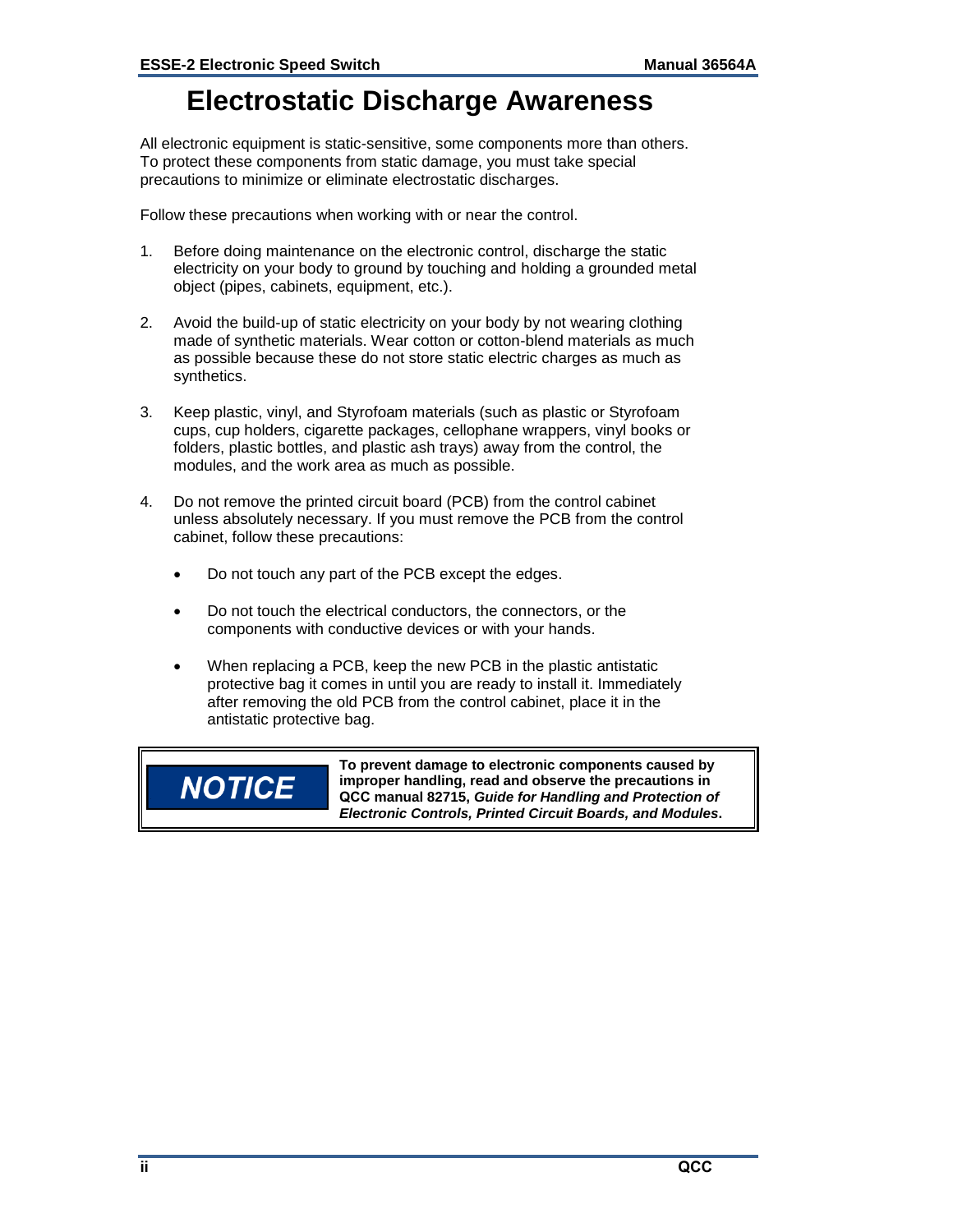## **Chapter 1. General Information**

## **Introduction**

The ESSE-2 is a two-channel electronic speed switch with exceptional power transient protection. The unit is potted for protection against harsh environments and has proven to be reliable and rugged as well as flexible and cost effective.

In generator set applications, the two channels can be used for crank (starter motor) disconnect or overspeed protection, or for underspeed and overspeed warnings. In fact, most speed-related switching functions on diesel and gas engines and other rotating machinery can be accommodated by the ESSE-2.

In addition to the standard features, options are available on the input voltage range of operation, setpoint range, reset of tripped setpoint switches, reverse relay logic control, and ignition signal input.

## **Electrical Operation**

The switches shown on the face of the ESSE-2 and in **Figures 2** and **3** are for the NO power condition and for the condition of power applied with no signal present. With input signal (Mini-Gen, etc.) and power applied, the two switches will close at frequencies determined by the two setpoint potentiometers. When the engine reaches proper speed during cranking (starting), SW1 will close. Power will be removed from Terminal 10 and applied to Terminal 11, causing the cranking motor to be disconnected. When SW2 closes during an overspeed condition, power will be removed from Terminal 7 (fuel solenoid) and applied to Terminal 8, causing the engine not to operate. On an ESSE-2 having reverse relay logic, the switch will close when power is applied and open upon reaching the setpoint.

The TEST terminal, when connected to ground, will force SW2 to close at 67  $\pm$ 10% of the setpoint. This allows a test of SW2 without running the engine at overspeed conditions. The TACH terminal provides a connection point for a tachometer. The electrical characteristics of the TACH signal are the same as the input signal. The TACH terminal has 33,000 ohm isolation resistor to prevent loss of signal from a shorted tachometer.

#### **Reset Options**

There are four reset options available for resetting the speed switch:

- 1. Electrical latch
- 2. Manual reset
- 3. Automatic rest
- 4. Adjustable (automatic) reset

With the electrical latch option, the switch (after the set point has been reached) will close and remain closed even if the input signal frequency has been lowered to 0 Hertz. The only way to reset the unit is to remove power.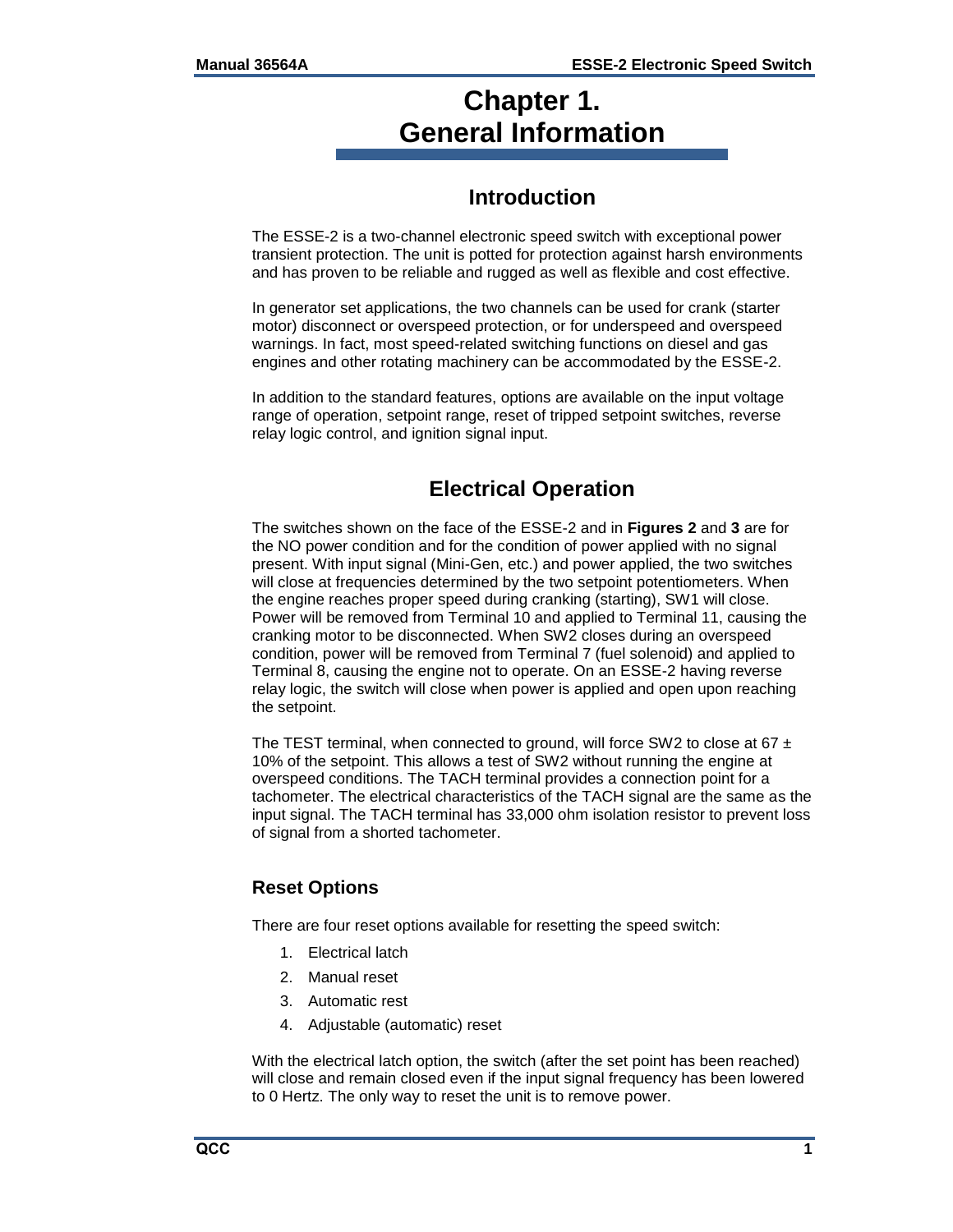#### **ESSE-2 Electronic Speed Switch Manual 36564A**

With the manual reset option, the ESSE-2 is supplied with a reset button. By depressing this button, the unit will be reset.

With the automatic reset option, the switch will automatically reset if the frequency of the input signal is lowered to  $85 \pm 5$ %. (Refer to the example for more details.)

With the adjustable (automatic) reset option, the switch will automatically reset at the frequency determined by the setting of the supplied reset pot. By adjusting the pot, the reset can be selected anywhere between 25% and 95%.

#### EXAMPLE:

The first setpoint is set to 1000 Hertz. With a 1500 Hertz signal applied, the switch will close. The unit will automatically reset (switch open) if the input frequency is lowered to 800 Hertz. The unit may reset anywhere between 800 and 900 Hertz because automatic reset is specified between 80 and 90% of the setpoint.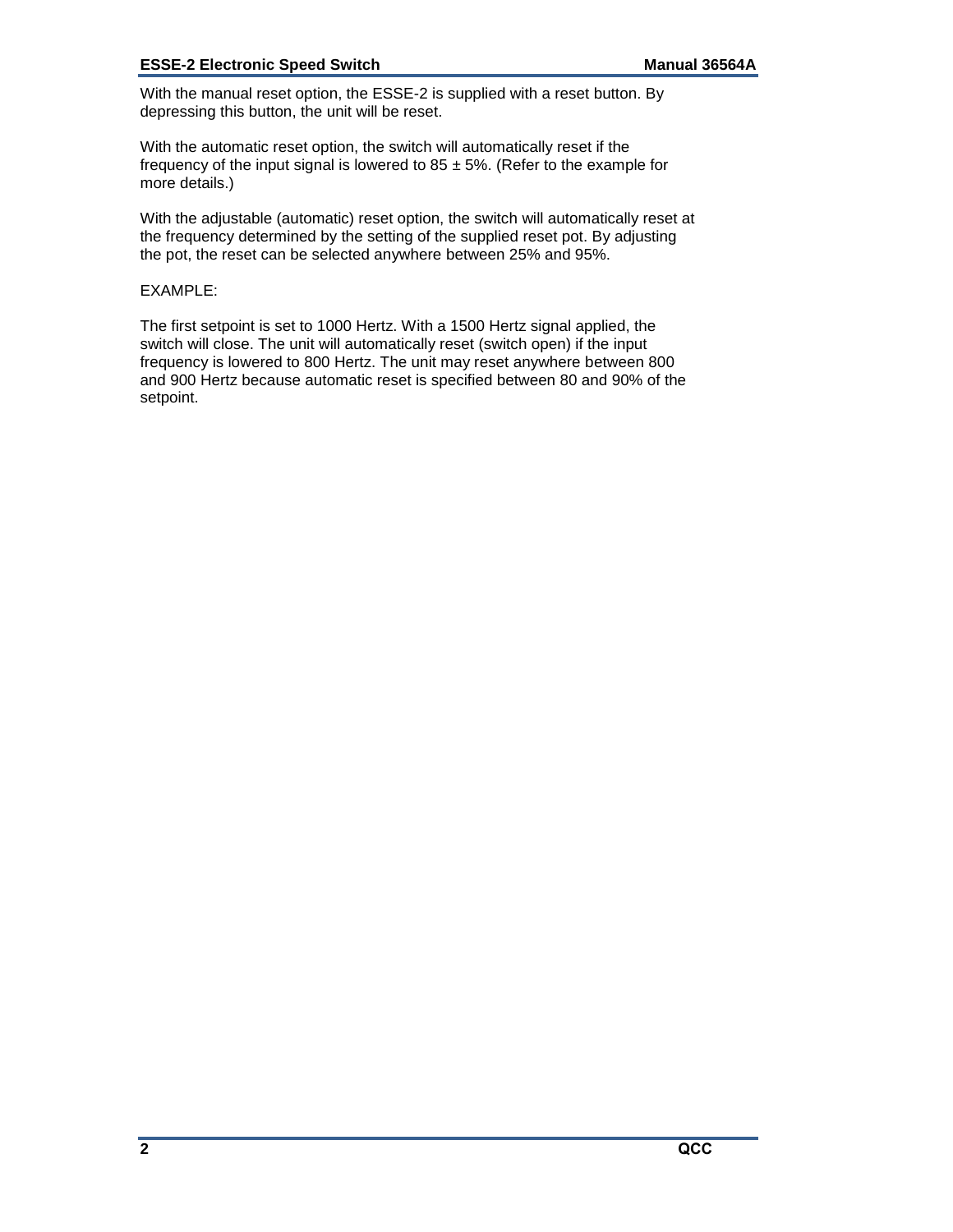# **Chapter 2. Specifications**

The speed switch's main electrical and mechanical specifications are listed here along with several performance characteristics.

#### **Electrical**

| <b>Input Voltage Range:</b>                                                                                                          | 8-40 Vdc                                           | 40-80 Vdc                                                                                         |
|--------------------------------------------------------------------------------------------------------------------------------------|----------------------------------------------------|---------------------------------------------------------------------------------------------------|
| <b>Maximum Operating Current:</b>                                                                                                    | @ 40 V: 250 mA<br>@ 24 V: 220 mA<br>@ 12 V: 200 mA | @ 80 V: 115 mA<br>@ 64 V: 100 mA<br>@ 40 V: 90 mA                                                 |
| <b>Maximum Standby Current:</b>                                                                                                      | @ 40 V: 70 mA<br>@ 24 V: 45 mA<br>@ 12 V: 30 mA    | @ 80 V: 75 mA<br>@ 64 V: 60 mA<br>@ 40 V: 50 mA                                                   |
| <b>Relay Contact Ratings</b><br>28 Vdc Resistive Load:<br>28 Vdc Inductive Load:<br>75 Vdc Resistive Load:<br>75 Vdc Inductive Load: | $0.1 - 10A$<br>$0.1 - 8$ A                         | $0.1 - 4A$<br>$0.1 - 3A$                                                                          |
| <b>Power Supply Transient Protection:</b>                                                                                            |                                                    | 900 Vdc for 100 ms exponential decay<br>140 Vdc for 1 ms<br>110 Vdc for 0.45 s                    |
| <b>Reverse Polarity Protection:</b>                                                                                                  |                                                    | 1000 Vdc                                                                                          |
| <b>Signal Input</b><br>Minimum:<br><b>Maximum:</b>                                                                                   |                                                    | $1.2 V_{rms}$<br>130 V <sub>rms</sub>                                                             |
| <b>Signal Input Impedance:</b>                                                                                                       |                                                    | 33K Ohms (nominal)                                                                                |
| Stability @ 9 Vdc to 40 Vdc<br>and 14°F to +185°F (-10°C to +85°C):                                                                  |                                                    | Less than 1% or 8 Hz, whichever is<br>greater. Unit performs to -40 $\degree$ F (-40 $\degree$ C) |

#### **Environmental**

| <b>Operating Temperature:</b> | -40°F to +185°F (-40°C to +85°C)                                                                      |
|-------------------------------|-------------------------------------------------------------------------------------------------------|
|                               | <b>Vibration:</b> $\vert$ 4.2 G's from 20 to 500 Hz                                                   |
|                               | <b>Shock:</b> 4' drop test                                                                            |
| Case:                         | Nickel plated terminals. Humidity and salt<br>spray resistant. Potted for environmental<br>protection |
|                               | <b>Weight:</b> $\vert$ 2 lbs (0.91 kg)                                                                |

#### **Performance**

| <b>Overspeed Response Time:</b> 75 ms typical |  |
|-----------------------------------------------|--|
|                                               |  |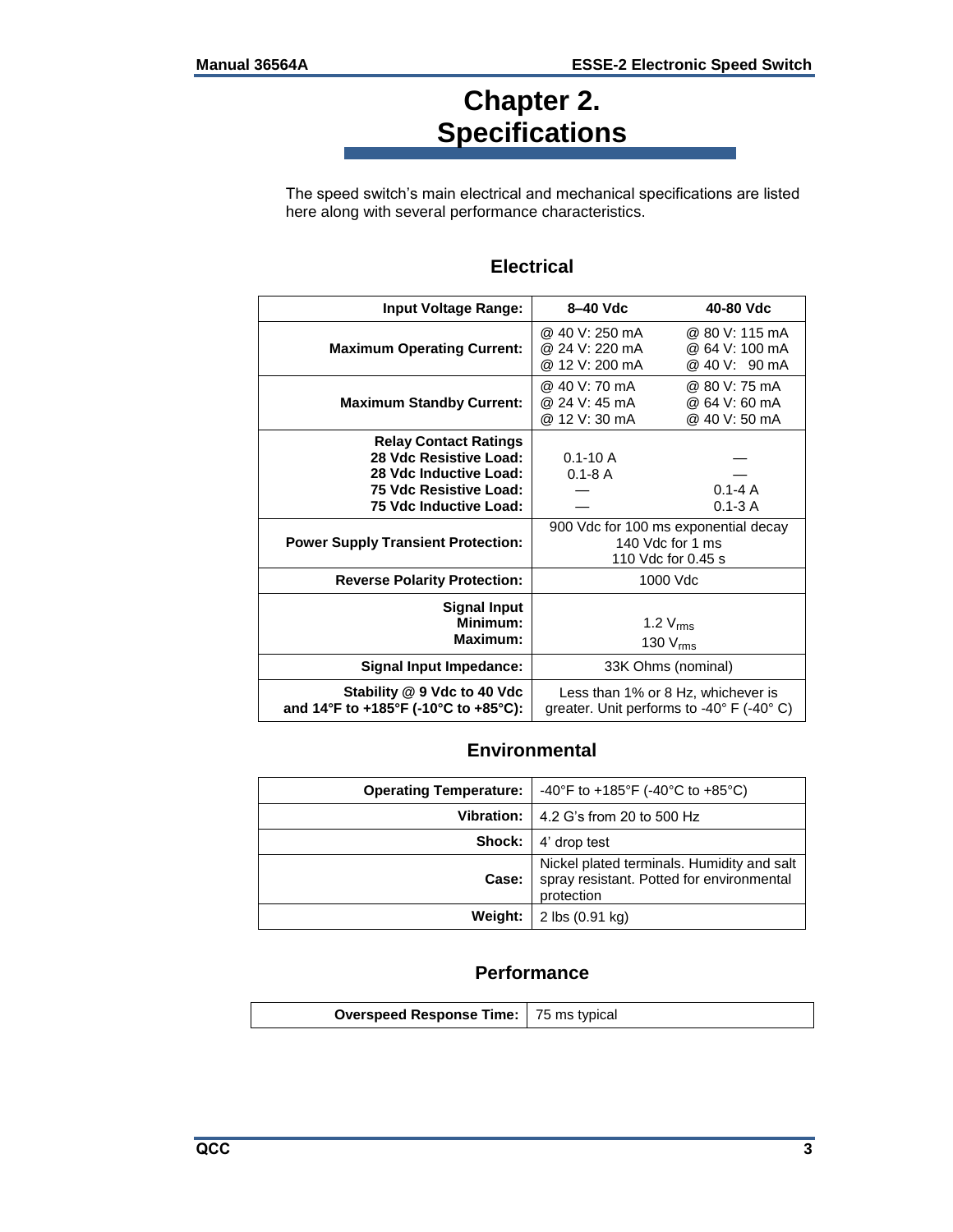## **Chapter 3. Installation**

## **Mounting Instructions**

Four mounting holes are provided on the ESSE-2 case as shown in **Figure 1.** Although the unit can withstand the normal vibration levels and temperature excursions encountered, it is a good practice to mount the unit in a location where these effects are minimized. The unit should be attached to the mounting plate with four 10-32 screws.



Dimensions in brackets are millimeters.

<span id="page-7-0"></span>Figure 1. ESSE-2 Dimensions

## **Wiring Instructions**

Good wiring practices should be applied whenever electronics are introduced into an engine control system. If poor wiring practices are used, the ESSE-2 may malfunction or operate erratically. See the wire gauge chart below for proper selection of ESSE-2 terminal wires.

#### **WIRE GAUGE CHART**

| <b>CURRENT</b> | <b>TERMINALS</b> | <b>AWG</b> |
|----------------|------------------|------------|
| Under 5 Amps   | $1 - 2.7 - 12$   | 16 AWG     |
| 5-10 Amps      | $1 - 2.7 - 12$   | 14 AWG     |
|                | 3-6              | 18-20 AWG  |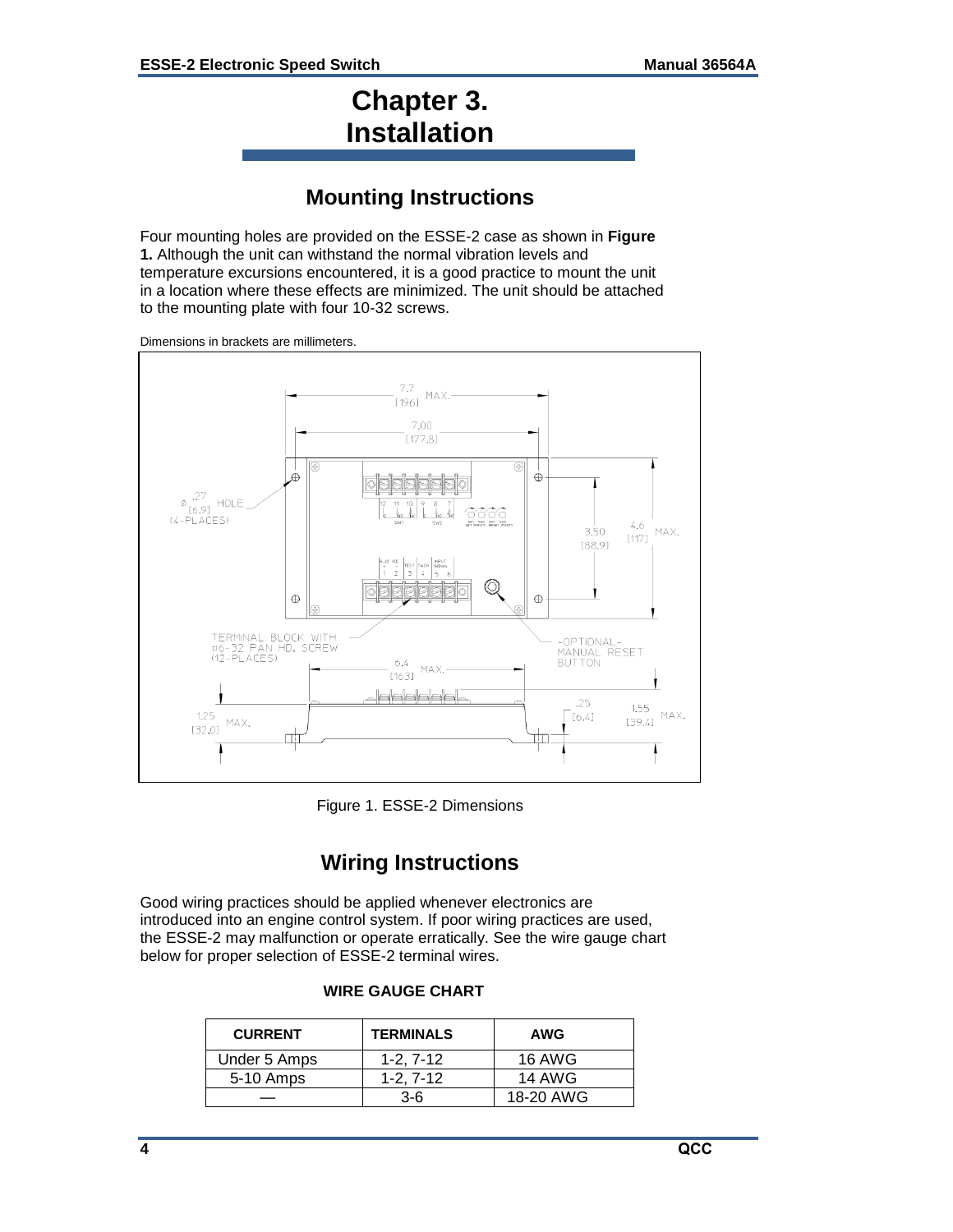Two-conductor shielded cable should be used when connecting the signal source (Mini-Gen, mag pickup) to the ESSE-2. Single-conductor shielded cable is recommended for alternator or ignition signal sources. The shield should be connected to ground *only at one end.* The shield must be connected to Terminal 2 of the ESSE-2 for the Mini-Gen or mag pickup connection and to Terminal 5 for the alternator connection.



#### **Output Circuit Protection**



**Pulling continuous currents greater than 10 amps through the ESSE-2's switch contacts can damage the printed circuitry and void the manufacturer's warranty.**

Fuses or circuit breakers should be connected in series with the load to protect the ESSE-2 and your warranty. The fuse should be a 10 amp slow blow. The circuit breaker should be rated at 10 amps.

If load currents in excess of 10 amps are expected, interface relays should be used (Refer to **Figures 2** and **3**).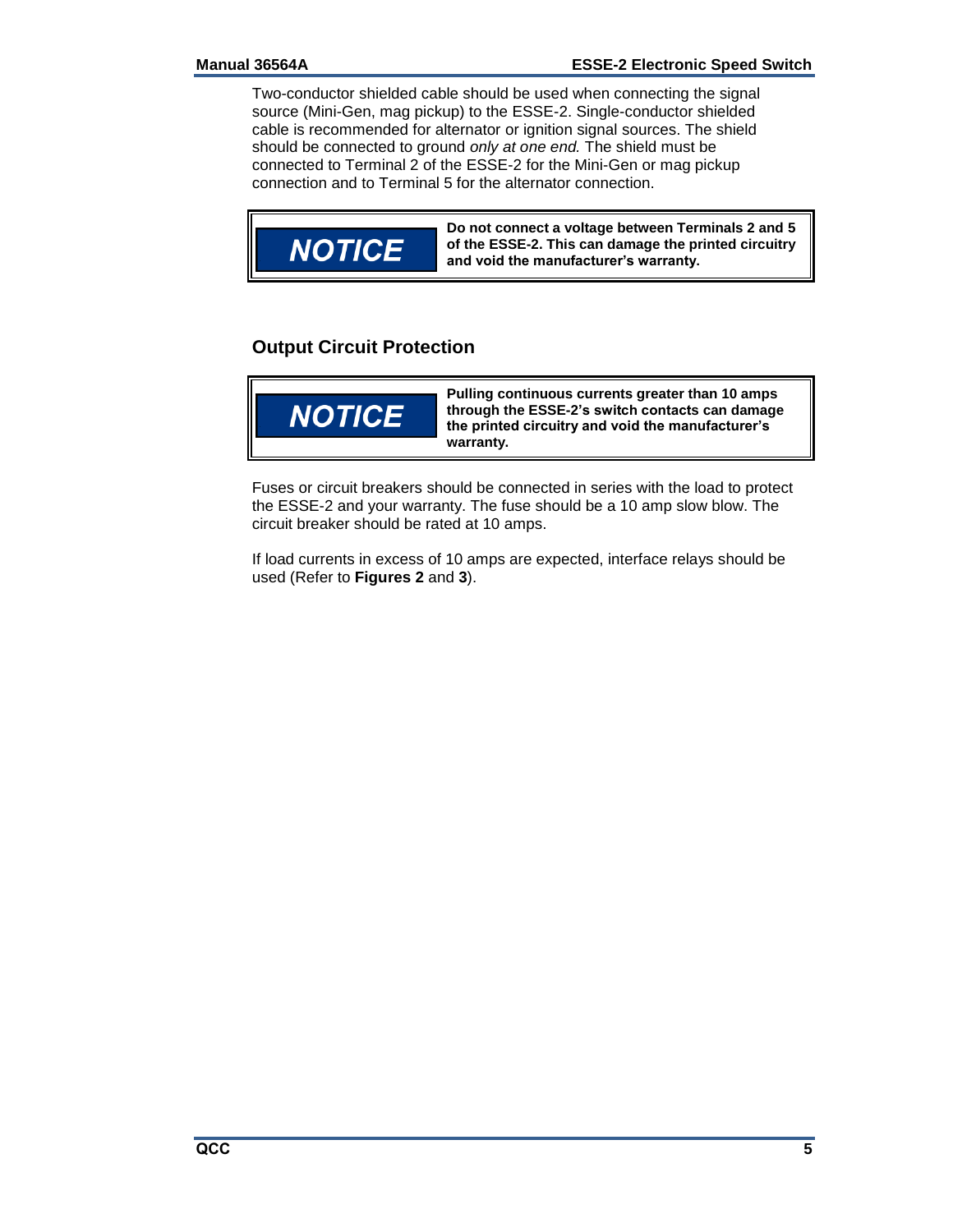

<span id="page-9-0"></span>Figure 2. Connection Diagram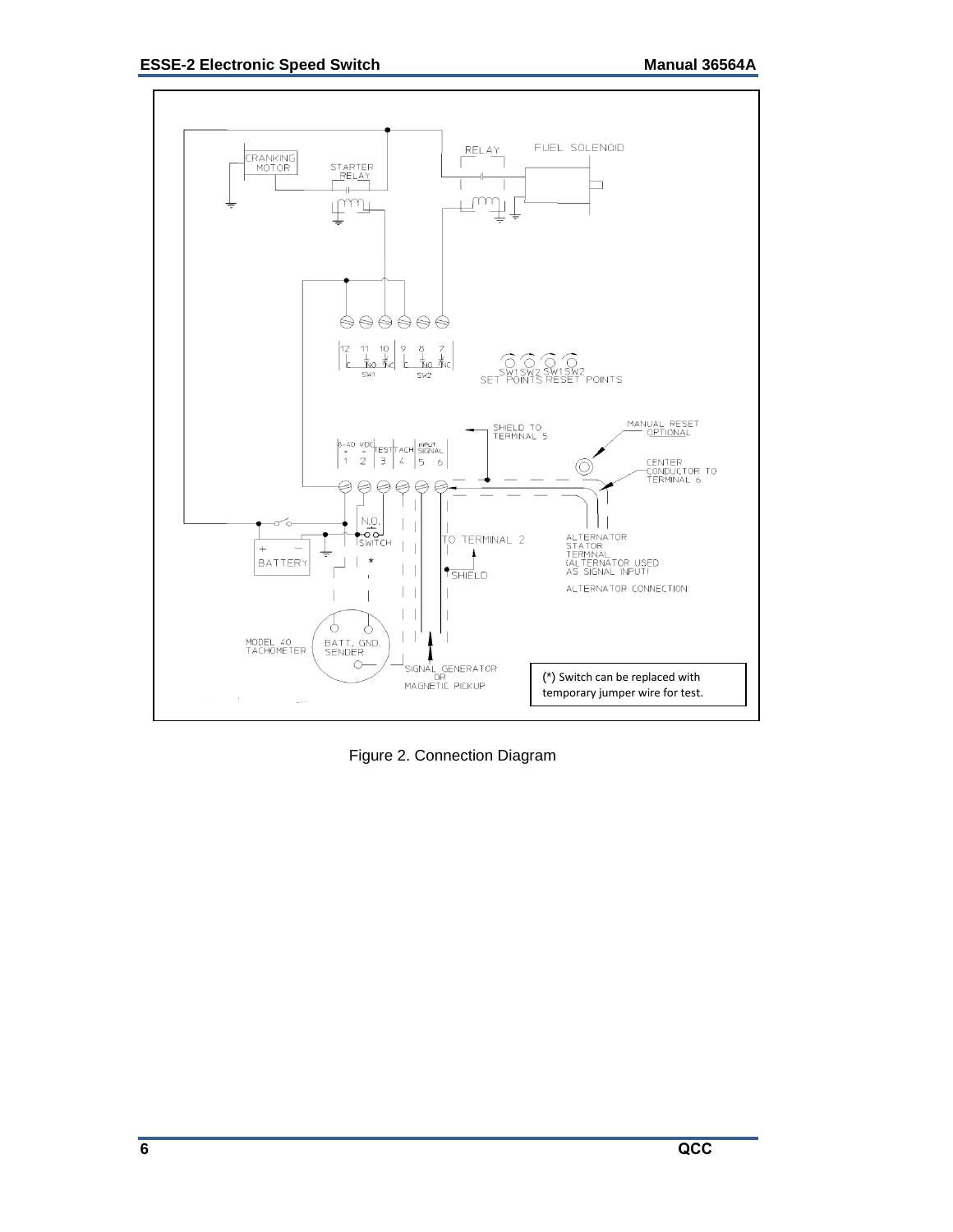

<span id="page-10-0"></span>

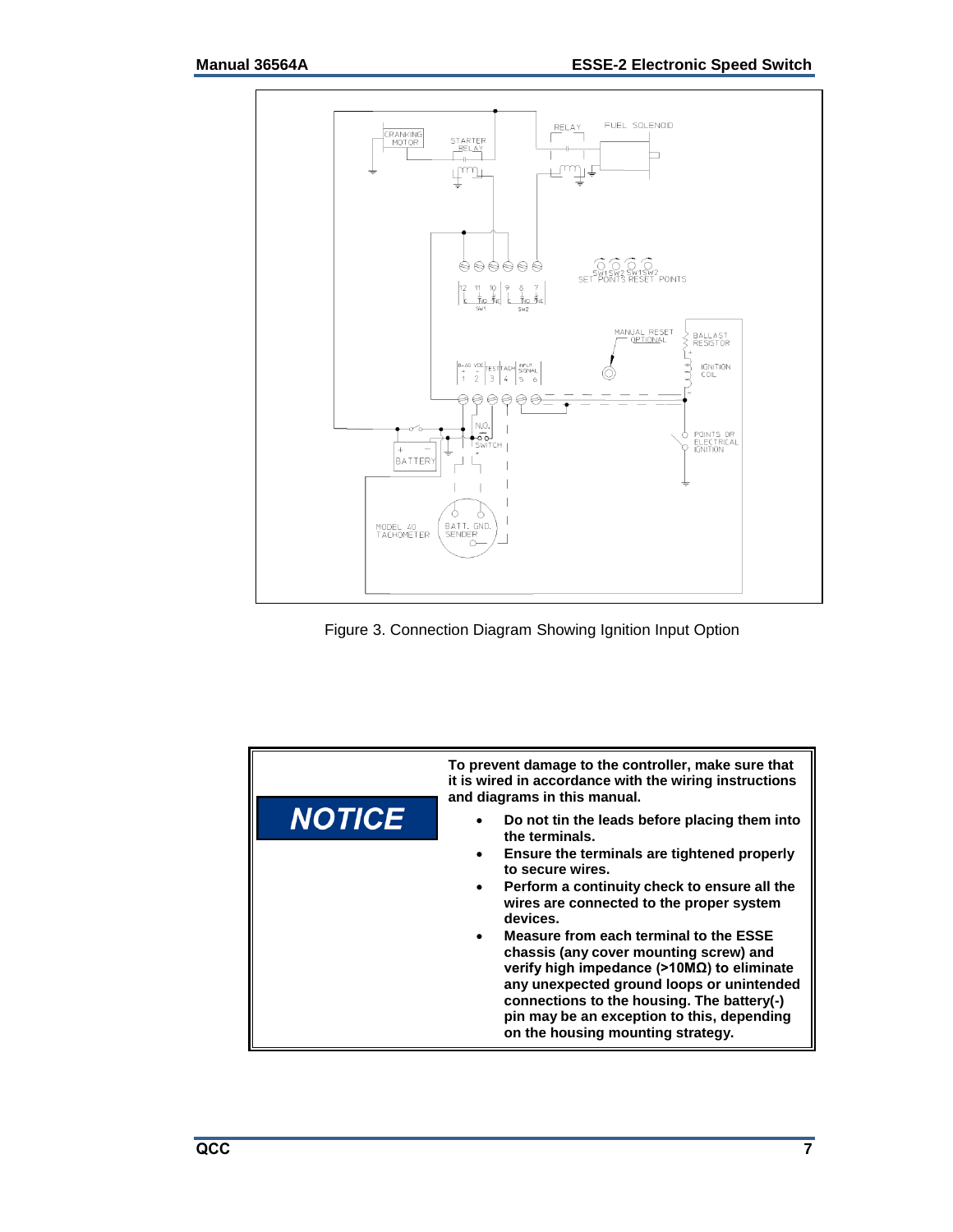## **Chapter 4. Adjustments**

## **SW1 & SW2 Setpoint Adjustments**

#### **Setpoint Frequency in Hertz**

*Mini-Gen Signal Generator Signal Source* Setpoint Frequency in Hertz = 1/2 Mini-Gen RPM Setpoint

*Magnetic Pickup Signal Source*  Setpoint Frequency in Hertz = No. of Gear Teeth x Engine RPM Setpoint 60

*Alternator Signal Source*  Setpoint Frequency in Hertz = Pulley Ratio x No. of Poles x Engine RPM Setpoint 120

*Ignition Signal Source (Special Option)*  Setpoint Frequency in Hertz = No. of Cylinders x Engine RPM Setpoint 120

## **ESSE-2 Frequency Ranges**

ESSE-2 speed switches have two possible operating ranges, as shown in the chart below.

Unit SA-3678-ALR is factory set to operate within Range 2 frequencies. User is required to set up Range 1 frequencies.

Part number suffixes in the chart describe reset options:

A = Automatic reset

 $L =$ Latch up

M = Manual reset

 $P =$  Automatic adjustable reset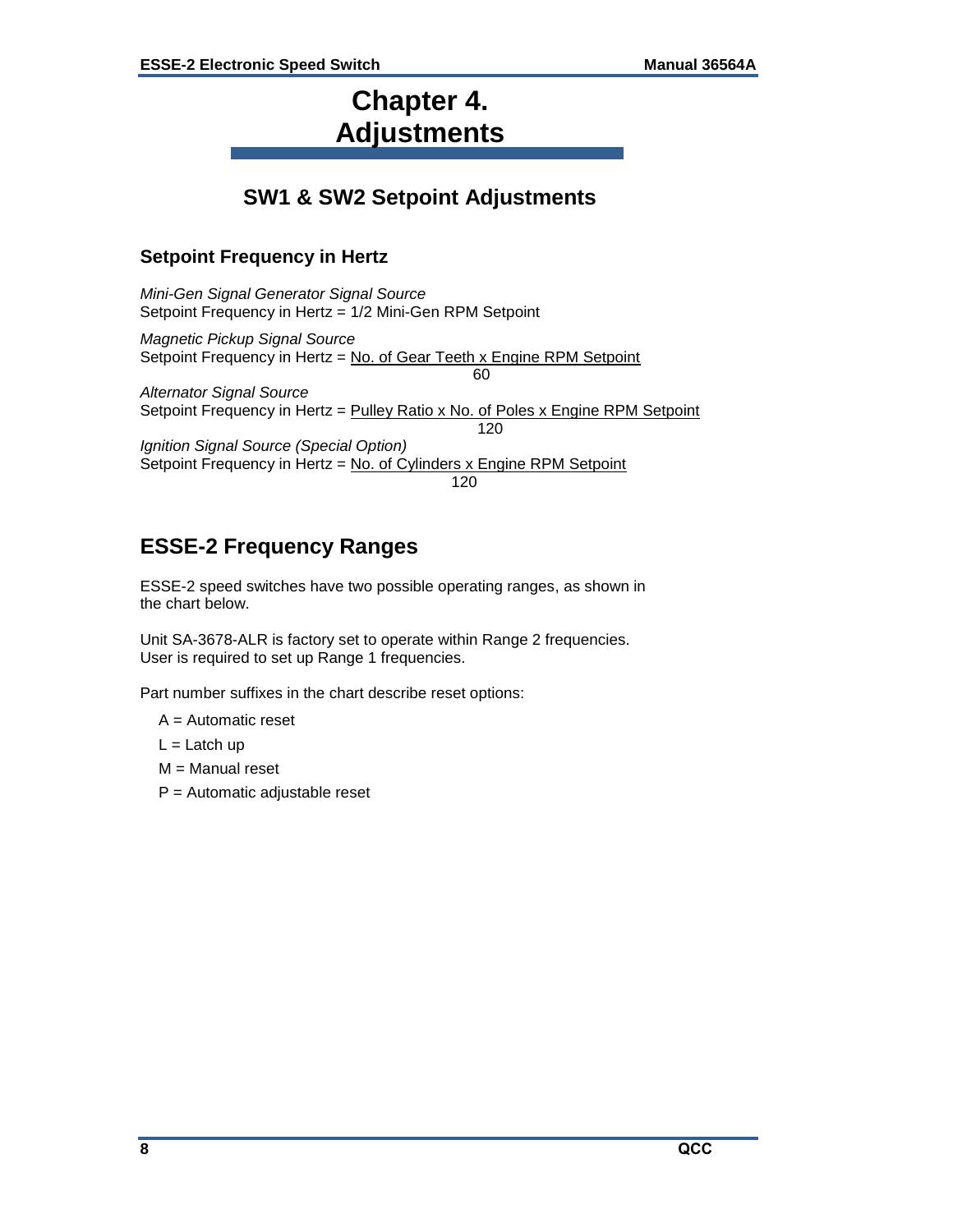#### **Frequency Range Chart**

For selection of frequencies, add -1 or -2 to part number.

| <b>PART NUMBER</b> | <b>RANGE1</b><br><b>FREQUENCIES</b> | <b>RANGE 2</b><br><b>FREQUENCIES</b> |
|--------------------|-------------------------------------|--------------------------------------|
| SA-3678-AA         |                                     |                                      |
| SA-3678-AL         |                                     |                                      |
| SA-3678-AM         |                                     |                                      |
| SA-3678-AP         |                                     |                                      |
| SA-3678-LL         |                                     |                                      |
| SA-3678-LM         |                                     |                                      |
| SA-3678-MM         |                                     |                                      |
| SA-3678-PM         | 80-2,500 Hz                         | 325-10,000 Hz                        |
| SA-3678-PP         |                                     |                                      |
| SA-3681-ALR        |                                     |                                      |
| SA-3682-AN         |                                     |                                      |
| SA-3698-AN         |                                     |                                      |
| SA-4237-AP         |                                     |                                      |
| SA-3678-ALR †      | Manual<br>Adjustment<br>Required    |                                      |

(†) Unit is factory set to Range 2. To set up Range 1, please see "Range and Automatic Reset" section below.

#### **Range and Automatic Reset**

*(Model SA-3678-ALR only)* 

While range and automatic reset are normally set at the factory, adjustments or changes may be performed by following the steps below.

- 1. Remove cover plate to expose jumpers. Refer **to Figure 4**.
- 2. Refer to SW1 and SW2 setpoints determined above. Refer to the table below to determine if the J1 Jumper is to be removed. The setpoints for both switches must be in the same range.

| <b>SETPOINT HERTZ</b>    | <b>JUMPER 1</b> | APPROX.<br><b>POT HERTZ ADJ.</b><br><b>PER TURN</b> |
|--------------------------|-----------------|-----------------------------------------------------|
| RANGE 1<br>80-2,500 Hz   | Removed         | 120                                                 |
| RANGE 2<br>325-10,000 Hz | Present         | 400                                                 |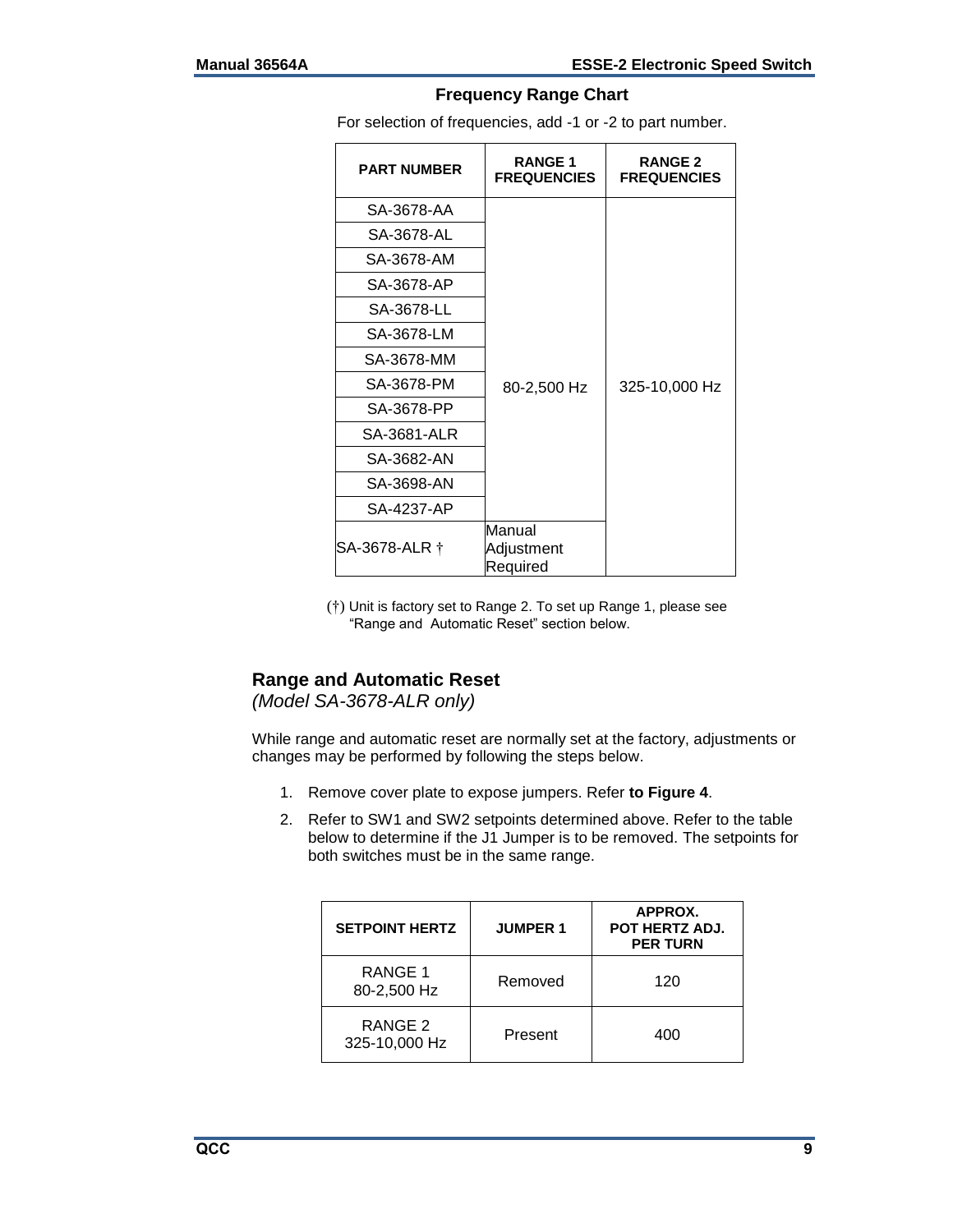3. With J2 in place, SW1 is latching. With J3 in place, SW2 is latching. A latching switch means that once the relay has energized (when engine speed has increased above the setpoint), the relay will stay energized, even if speed decreases, unless the control is powered down and then back up again.

If automatic reset is required on SW1, cut J2. If automatic reset is required on SW2, cut J3. An automatic reset means that the relay will deenergize/reset automatically when engine speed has decreased to a point that is 80-90% of the setpoint. For example, if the relay energizes at a setpoint of1000 Hz, the relay will de-energize automatically when speed decreases to 800-900 Hz.

4. Replace cover and screws.



<span id="page-13-0"></span>Figure 4. Jumpers 1, 2, and 3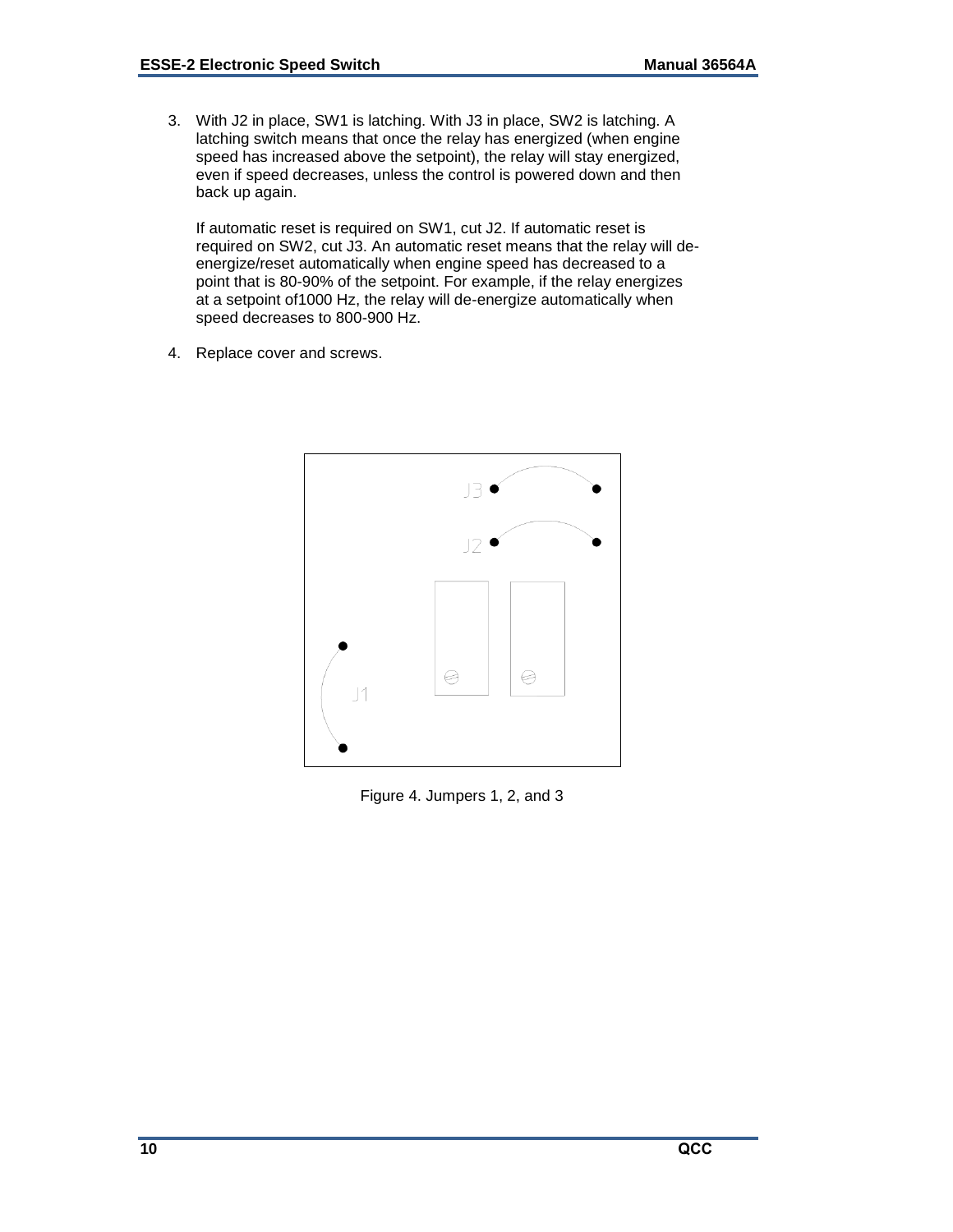#### **Potentiometer (Setpoint Bench) Adjustment**

The setpoint bench adjustment may be performed as follows:

- 1. Connect signal generator, frequency counter and power to ESSE-2 as shown in **Figure 5**.
- 2. Connect ohmmeter to SW1 Terminals 10 and 12.
- 3. Turn SW1 setpoint potentiometer adjustment 20 turns clockwise or until a clicking noise is heard.
- 4. Turn power supply, signal generator and frequency counter ON. Adjust the input frequency for SW1 to the setpoint determined previously and set generator output level to 1 Vac or greater.
- 5. The ohmmeter should read "Zero".
- 6. Turn SW1setpoint potentiometer counter clockwise slowly until the ohmmeter indicates an open circuit.
- 7. If desired, recheck setpoint adjustment for SW1 by lowering frequency setting on signal generator. Remove and reapply power; slowly increase frequency until switch trips. Repeat Steps 4, 5, and 6 if necessary.
- 8. Connect ohmmeter to SW2 Terminals 7 and 9. Repeat Steps 3-6 by substituting SW2 for SW1.
- 9. To recheck adjustments, follow Step 7 by substituting SW2 for SW1.



<span id="page-14-0"></span>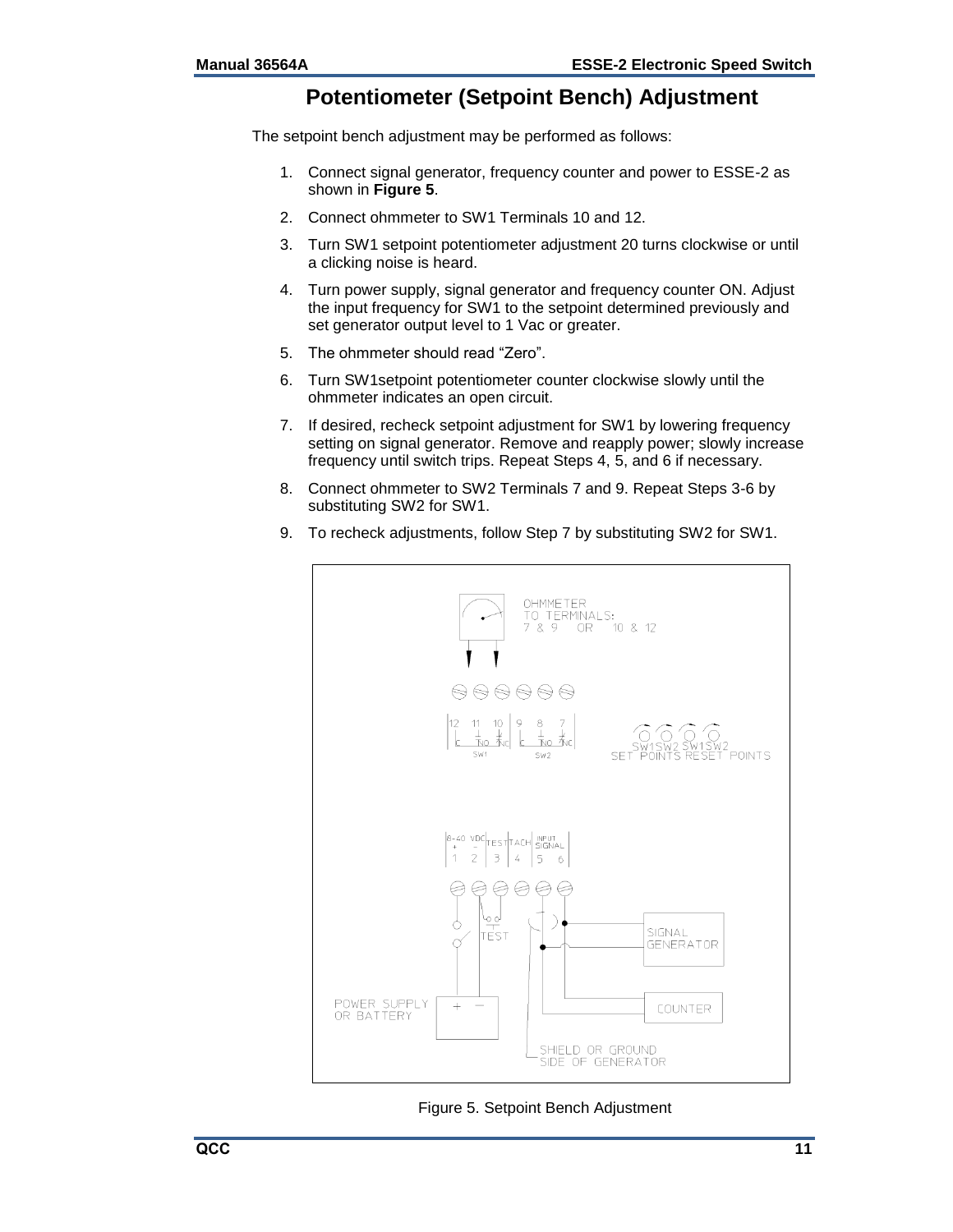## **Engine Verification**

This procedure may be used to verify the performance of the SW1 and SW2 setpoints after bench adjustment with the ESSE-2 integrated on an engine. QCC recommends performing this test prior to commissioning an engine and as part of your regularly scheduled maintenance program. At a minimum, it should be completed on an annual basis.



#### **SW1 Setpoint Verification for Crank Disconnect**

To verify the function of SW1 (which is energized during cranking RPM), the following procedure can be utilized.

- 1. Connect a DC voltmeter between Terminal 2 (or negative terminal of battery) and Terminal 10 as shown in **Figures 2** or **3.**
- 2. Apply power to ESSE-2 unit and start the engine.
- 3. The DC voltmeter should indicate zero volts at engine idle speed. If this does not occur and the battery voltage is indicated on the DC voltmeter, shut off engine power.
- 4. Review the previous adjustment section to determine if SW1 setpoint is correct and if SW1 functions properly. Check the wiring. If everything appears OK, remove ESSE unit and readjust SW1 according to procedure outlined.

#### **SW2 Setpoint Verification for Overspeed Protection**

To verify the function of SW2 (which is energized when the engine overspeeds), the following procedure can be utilized.

- 1. Connect a temporary jumper between Terminals 2 and 3. (Terminal 3 is the TEST terminal for the 0.67x Setpoint test).
- 2. Convert the frequency setpoint of SW2 to RPM by using conversion formula and multiply by 0.67. (RPM  $x$  0.67 = Test Setpoint).
- 3. Apply power to the ESSE-2 unit.
- 4. Connect a DC voltmeter between Terminal 2 (or battery negative terminal) and Terminal 7. Negative lead of voltmeter goes to Terminal 2 (or battery negative).
- 5. Start the engine. Monitor the tach and slowly increase engine RPM to the TEST SETPOINT reading. Observe the DC voltmeter. It should indicate the battery voltage before the setpoint is activated and the relay trips. When the relay trips, at the TEST SETPOINT  $\pm 6\%$  RPM, the DC voltmeter will indicate zero volts. (Remove jumper from Terminals 2 and 3 and reset SW2).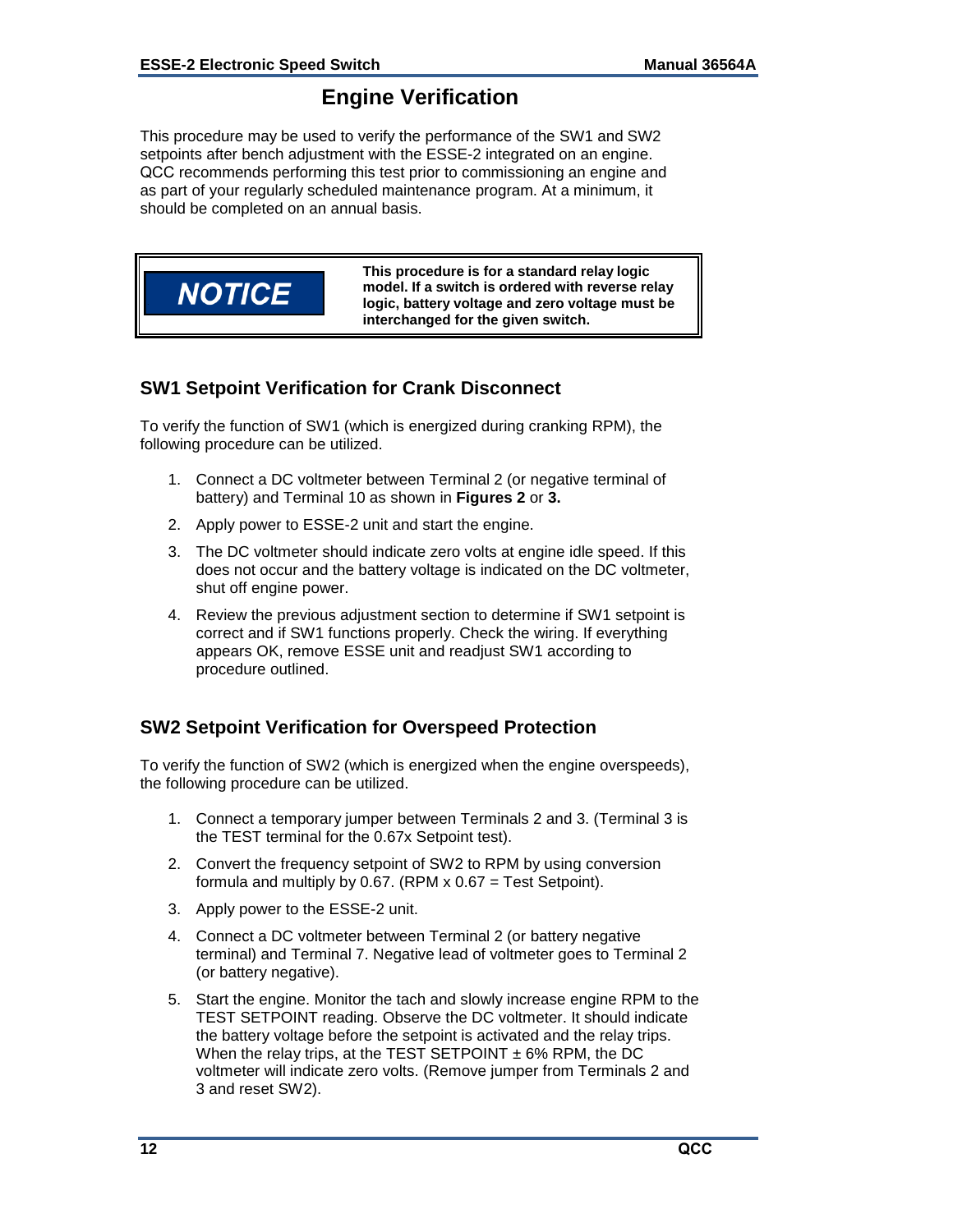## **Chapter 5. Troubleshooting**

The following check points can be used to determine if the ESSE-2 is operating properly. Refer to **Figure 2**. All AC voltage readings are in RMS.

- 1. Check for battery voltage and proper polarity on Terminals 1 and 2.
- 2. Check input signal on Terminals 5 and 6 with an AC voltmeter. When the engine is running, the input voltage signal must be greater than 0.7 Vac.
- 3. Connect negative lead of DC voltmeter to negative side of battery or to Terminal 2.
- 4. With power switch "ON", the DC voltmeter must indicate battery voltage on Terminals 9 and 12.
- 5. The DC voltmeter must indicate battery voltage on Terminal 7 if an overspeed condition did not occur. If the voltmeter does not indicate battery voltage, review the "Adjustments" chapter to determine if the SW2 setpoint is correct and that SW2 is functioning.
- 6. The DC voltmeter must indicate battery voltage on Terminal 10 during cranking and zero voltage when the engine is running. If the voltmeter indicates battery voltage on Terminal 10 when the engine is running, turn the power switch to the "OFF" position and review the "Adjustments" chapter to determine if the SW2 setpoint is correct and that SW2 is functioning.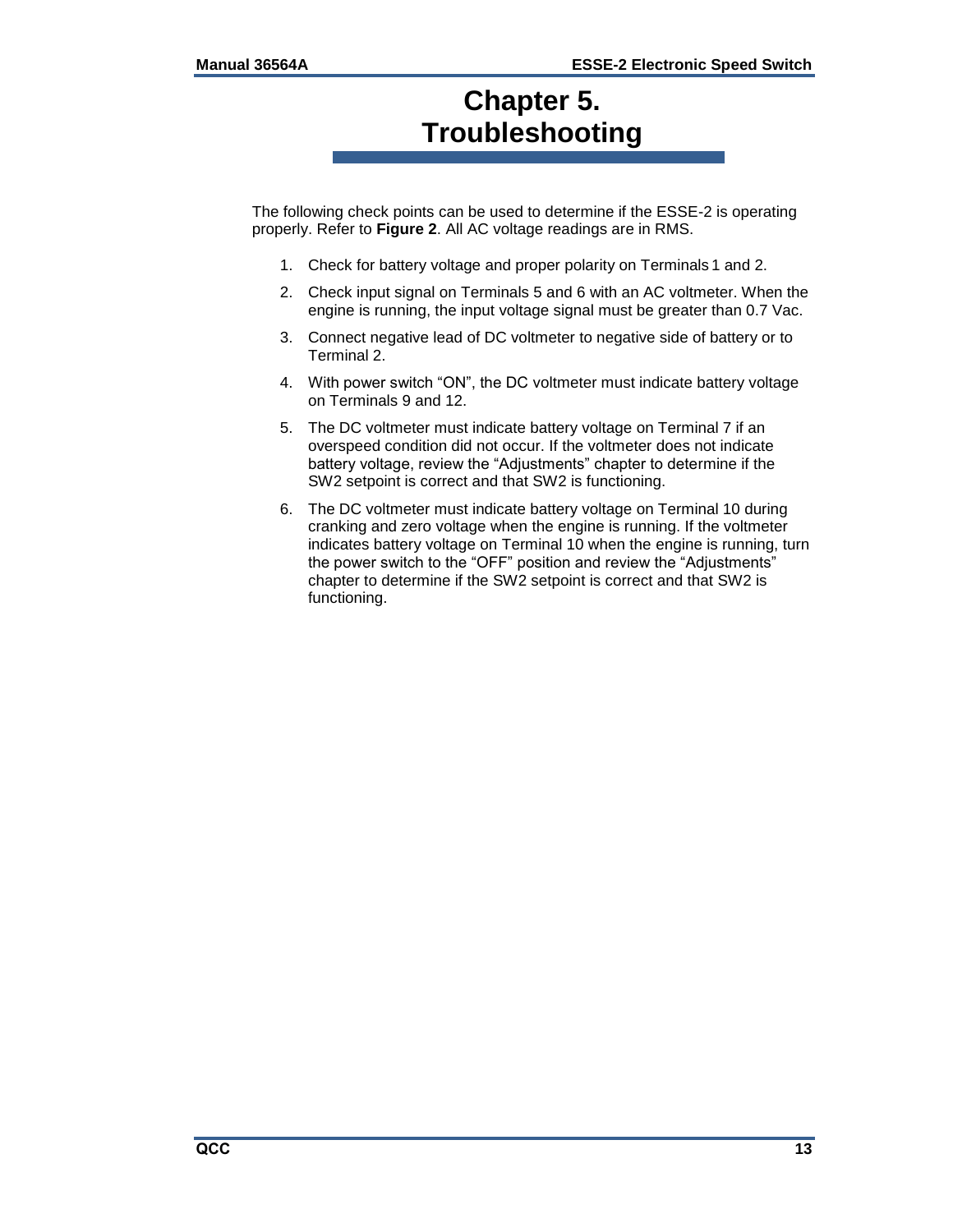## **Chapter 6. Service Options**

## **Product Service Options**

If you are experiencing problems with the installation, or unsatisfactory performance of a QCC product, the following options are available:

- Consult the troubleshooting guide in the manual.
- Contact the manufacturer or packager of your system.
- Contact the QCC Full Service Distributor serving your area.
- Contact QCC technical assistance (see "How to Contact QCC" later in this chapter) and discuss your problem. In many cases, your problem can be resolved over the phone. If not, you can select which course of action to pursue based on the available services listed in this chapter.

**OEM and Packager Support:** Many QCC controls and control devices are installed into the equipment system and programmed by an Original Equipment Manufacturer (OEM) or Equipment Packager at their factory. In some cases, the programming is password-protected by the OEM or packager, and they are the best source for product service and support. Warranty service for QCC products shipped with an equipment system should also be handled through the OEM or Packager. Please review your equipment system documentation for details.

**QCC Business Partner Support:** QCC works with and supports a global network of independent business partners whose mission is to serve the users of QCC controls, as described here:

- A **Full Service Distributor** has the primary responsibility for sales, service, system integration solutions, technical desk support, and aftermarket marketing of standard QCC products within a specific geographic area and market segment.
- An **Authorized Independent Service Facility (AISF)** provides authorized service that includes repairs, repair parts, and warranty service on QCC's behalf. Service (not new unit sales) is an AISF's primary mission.
- A **Recognized Engine Retrofitter (RER)** is an independent company that does retrofits and upgrades on reciprocating gas engines and dual-fuel conversions, and can provide the full line of QCC systems and components for the retrofits and overhauls, emission compliance upgrades, long term service contracts, emergency repairs, etc.
- A **Recognized Turbine Retrofitter (RTR)** is an independent company that does both steam and gas turbine control retrofits and upgrades globally, and can provide the full line of QCC systems and components for the retrofits and overhauls, long term service contracts, emergency repairs, etc.

A current list of QCC Business Partners is available at **www.QCC.com/support**.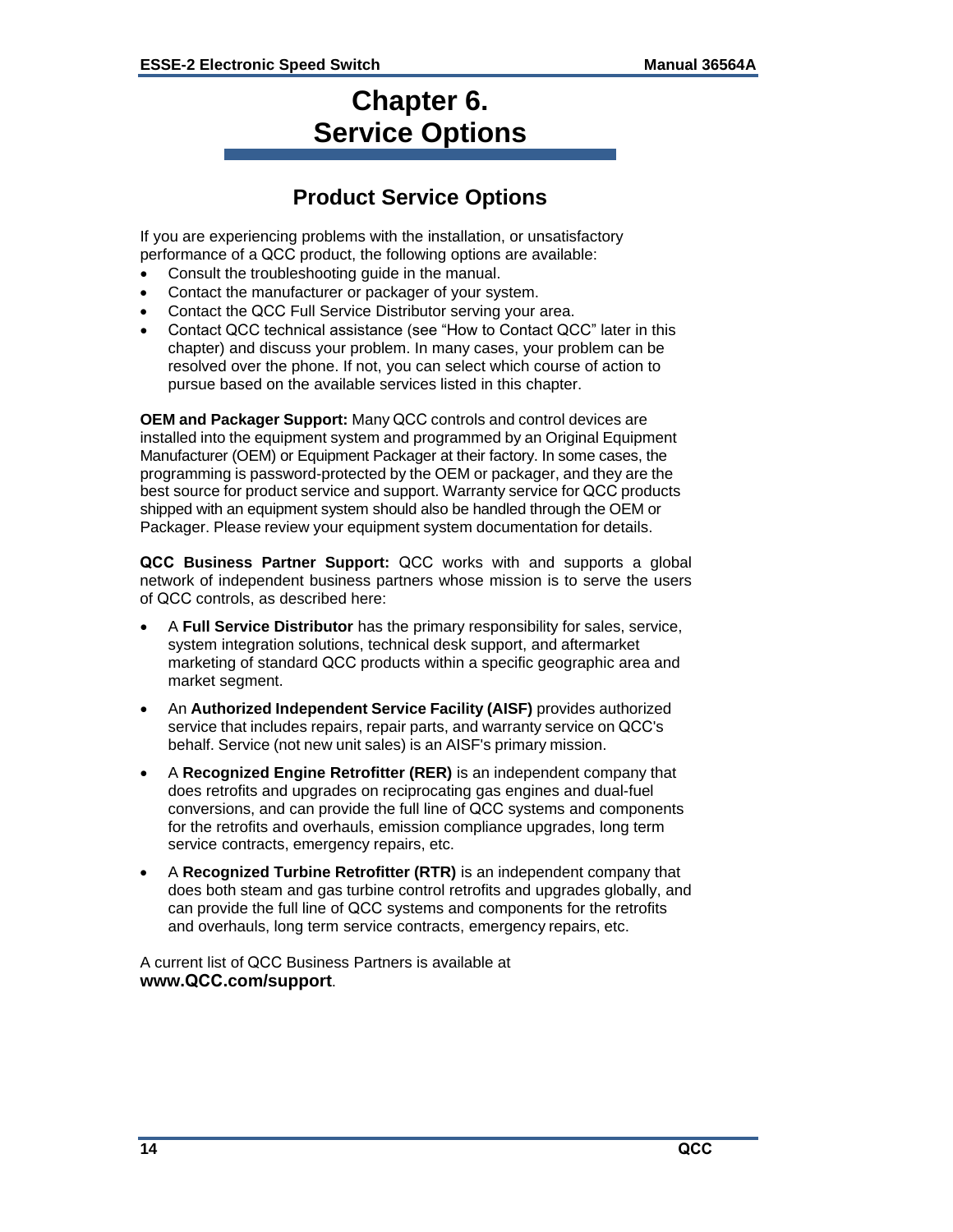## **QCC Factory Servicing Options**

The following factory options for servicing QCC products are available through your local Full-Service Distributor or the OEM or Packager of the equipment system, based on the standard QCC Product and Service Warranty (5-01-1205) that is in effect at the time the product is originally shipped from QCC or a service is performed:

- Replacement/Exchange (24-hour service)
- Flat Rate Repair
- Flat Rate Remanufacture

**Replacement/Exchange:** Replacement/Exchange is a premium program designed for the user who is in need of immediate service. It allows you to request and receive a like-new replacement unit in minimum time (usually within 24 hours of the request), providing a suitable unit is available at the time of the request, thereby minimizing costly downtime. This is a flat-rate program and includes the full standard QCC product warranty (QCC Product and Service Warranty 5-01-1205).

This option allows you to call your Full-Service Distributor in the event of an unexpected outage, or in advance of a scheduled outage, to request a replacement control unit. If the unit is available at the time of the call, it can usually be shipped out within 24 hours. You replace your field control unit with the like-new replacement and return the field unit to the Full-Service Distributor.

Charges for the Replacement/Exchange service are based on a flat rate plus shipping expenses. You are invoiced the flat rate replacement/exchange charge plus a core charge at the time the replacement unit is shipped. If the core (field unit) is returned within 60 days, a credit for the core charge will be issued.

**Flat Rate Repair:** Flat Rate Repair is available for the majority of standard products in the field. This program offers you repair service for your products with the advantage of knowing in advance what the cost will be. All repair work carries the standard QCC service warranty (QCC Product and Service Warranty 5-01-1205) on replaced parts and labor.

**Flat Rate Remanufacture:** Flat Rate Remanufacture is very similar to the Flat Rate Repair option with the exception that the unit will be returned to you in "likenew" condition and carry with it the full standard QCC product warranty (QCC Product and Service Warranty 5-01-1205). This option is applicable to mechanical products only.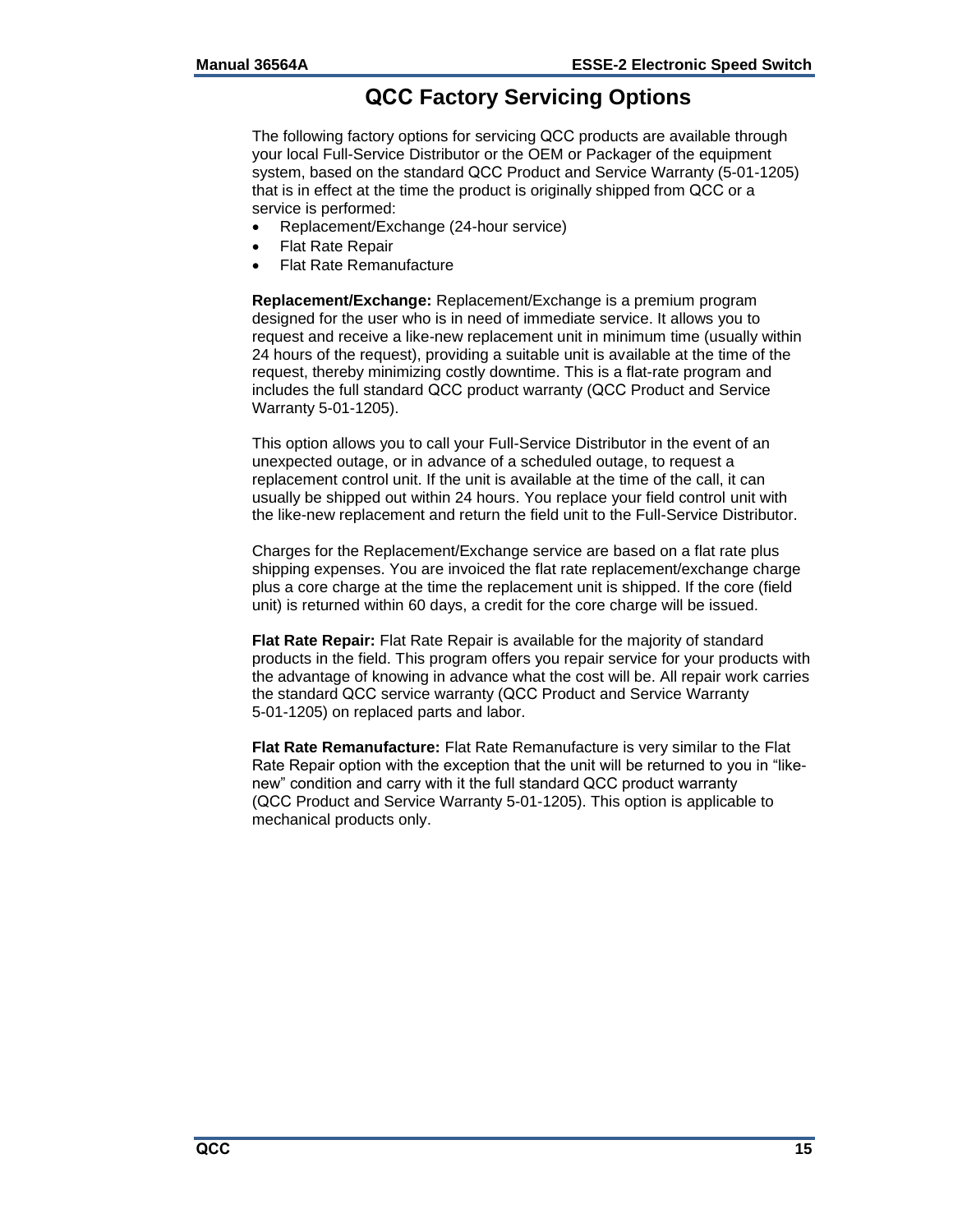## **Returning Equipment for Repair**

If a control (or any part of an electronic control) is to be returned for repair, please contact your Full-Service Distributor in advance to obtain Return Authorization and shipping instructions.

When shipping the item(s), attach a tag with the following information:

- return number:
- name and location where the control is installed;
- name and phone number of contact person;
- complete QCC part number(s) and serial number(s);
- description of the problem;
- instructions describing the desired type of repair.

#### **Packing a Control**

Use the following materials when returning a complete control:

- protective caps on any connectors;
- antistatic protective bags on all electronic modules;
- packing materials that will not damage the surface of the unit;
- at least 100 mm (4 inches) of tightly packed, industry-approved packing material;
- a packing carton with double walls;
- a strong tape around the outside of the carton for increased strength.



**To prevent damage to electronic components caused by improper handling, read and observe the precautions in QCC manual 82715,** *Guide for Handling and Protection of Electronic Controls, Printed Circuit Boards, and Modules***.** 

## **Replacement Parts**

When ordering replacement parts for controls, include the following information:

- the part number(s) (XXXX-XXXX) that is on the enclosure nameplate;
- the unit serial number, which is also on the nameplate.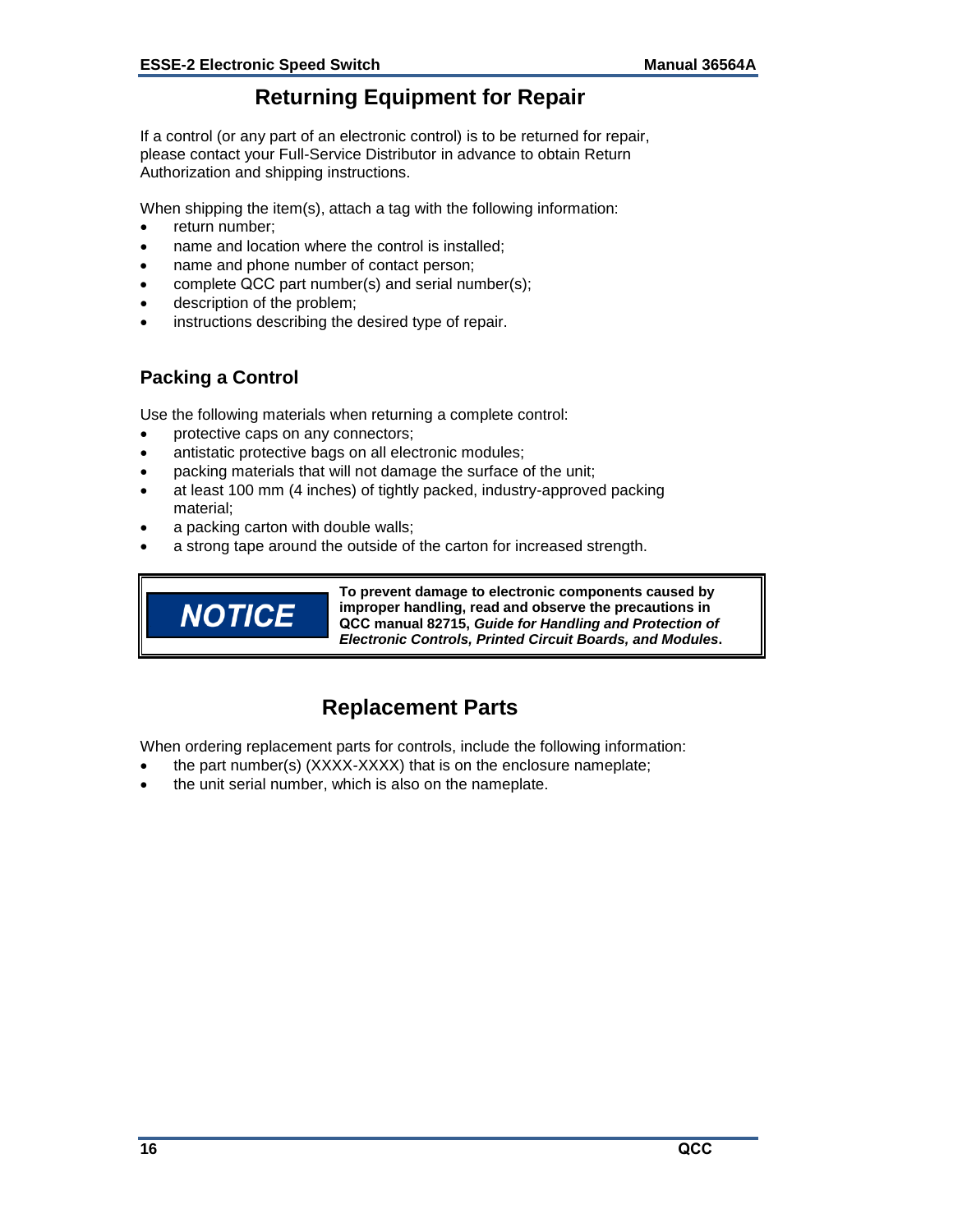## **Engineering Services**

QCC offers various Engineering Services for our products. For these services, you can contact us by telephone, by email, or through the QCC website.

- Technical Support
- Product Training
- Field Service

**Technical Support** is available from your equipment system supplier, your local Full-Service Distributor, or from many of QCC's worldwide locations, depending upon the product and application. This service can assist you with technical questions or problem solving during the normal business hours of the QCC location you contact. Emergency assistance is also available during non-business hours by phoning QCC and stating the urgency of your problem.

**Product Training** is available as standard classes at many of our worldwide locations. We also offer customized classes, which can be tailored to your needs and can be held at one of our locations or at your site. This training, conducted by experienced personnel, will assure that you will be able to maintain system reliability and availability.

**Field Service** engineering on-site support is available, depending on the product and location, from many of our worldwide locations or from one of our Full-Service Distributors. The field engineers are experienced both on QCC products as well as on much of the non-QCC equipment with which our products interface.

For information on these services, please contact us via telephone, email us, or use our website and reference **www.QCC.com/support**, and then *Customer Support*.

## **How to Contact QCC**

For assistance, call one of the following QCC facilities to obtain the address and phone number of the facility nearest your location where you will be able to get information and service.

| <b>Electrical Power Systems</b>        | <b>Engine Systems</b>                  | <b>Turbine Systems</b>                 |  |
|----------------------------------------|----------------------------------------|----------------------------------------|--|
| <b>FACILITY</b><br><b>PHONE NUMBER</b> | <b>FACILITY</b><br><b>PHONE NUMBER</b> | <b>FACILITY</b><br><b>PHONE NUMBER</b> |  |
| Brazil------------- +55 (19) 3708 4800 | Brazil------------- +55 (19) 3708 4800 | Brazil------------- +55 (19) 3708 4800 |  |
| China------------+86 (512) 6762 6727   | China------------+86 (512) 6762 6727   | China------------+86 (512) 6762 6727   |  |
| Germany:                               | Germany:                               |                                        |  |
| Kempen --- +49 (0) 21 52 14 51         |                                        |                                        |  |
| Stuttgart -----+49 (711) 78954-0       | Stuttgart -----+49 (711) 78954-0       |                                        |  |
| India--------------- +91 (129) 4097100 | India--------------- +91 (129) 4097100 | India--------------- +91 (129) 4097100 |  |
| Japan --------------+81 (43) 213-2191  | Japan --------------+81 (43) 213-2191  | Japan --------------+81 (43) 213-2191  |  |
| Korea---------------+82 (51) 636-7080  | Korea---------------+82 (51) 636-7080  | Korea---------------+82 (51) 636-7080  |  |
|                                        | The Netherlands - +31 (23) 5661111     | The Netherlands -+31 (23) 5661111      |  |
| Poland ------------- +48 12 618 92 00  |                                        |                                        |  |
| United States-----+1 (970) 482-5811    | United States-----+1 (970) 482-5811    | United States-----+1 (970) 482-5811    |  |

You can also contact the QCC Customer Service Department or consult our worldwide directory on QCC's website (**www.QCC.com/support**) for the name of your nearest QCC distributor or service facility.

For the most current product support and contact information, please refer to the latest version of publication **51337** at **www.QCC.com/publications**.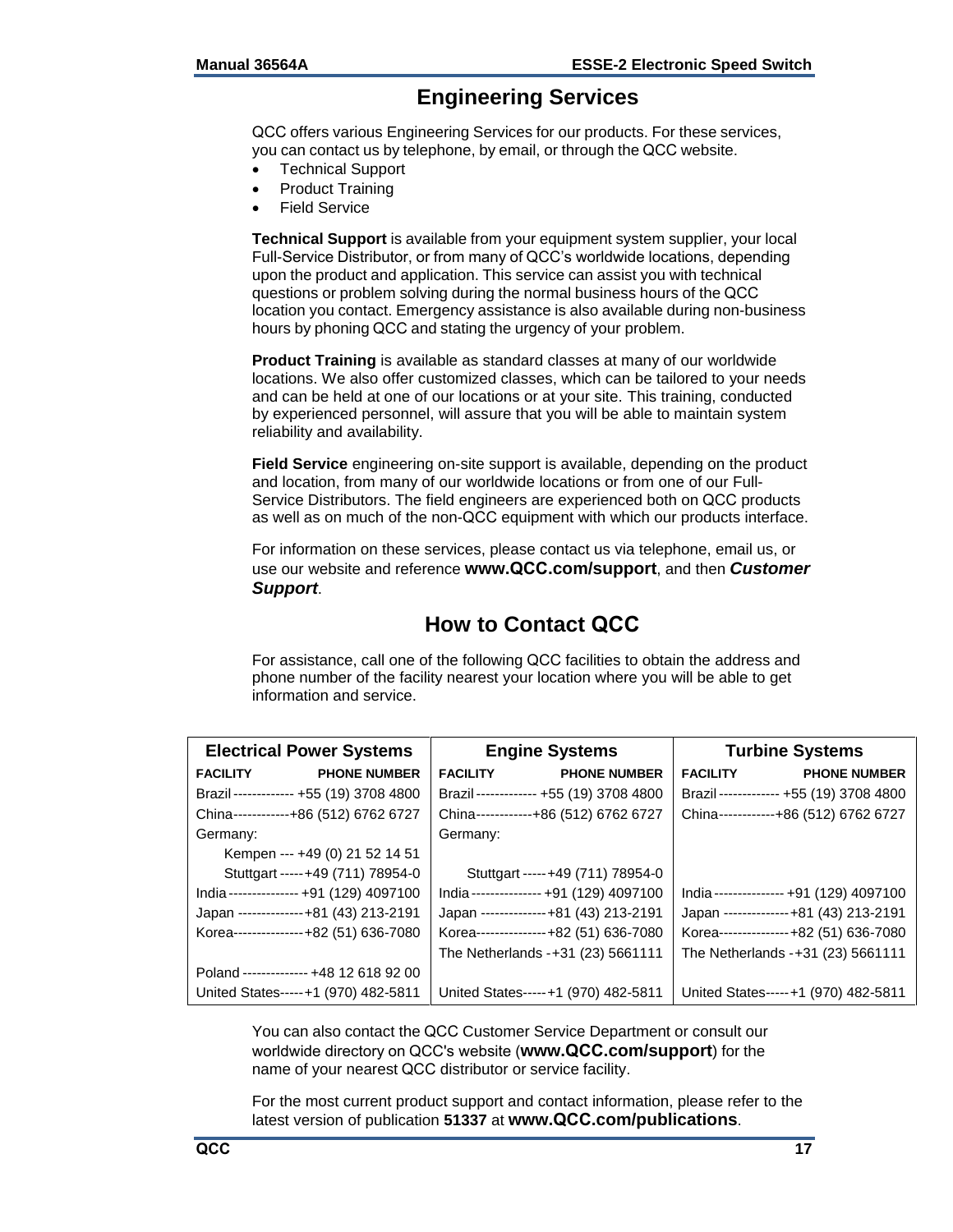## **Technical Assistance**

If you need to telephone for technical assistance, you will need to provide the following information. Please write it down here before phoning:

## **General**

| Your Name            |  |
|----------------------|--|
| <b>Site Location</b> |  |
| <b>Phone Number</b>  |  |
| <b>Fax Number</b>    |  |

## **Prime Mover Information**

| <b>Engine/Turbine Model Number</b>      |  |
|-----------------------------------------|--|
| Manufacturer                            |  |
| Number of Cylinders (if applicable)     |  |
| Type of Fuel (gas, gaseous, steam, etc) |  |
| Rating                                  |  |
| Application                             |  |

## **Control/Governor Information**

Please list all QCC governors, actuators, and electronic controls in your system:

| <b>QCC Part Number and Revision Letter</b>  |
|---------------------------------------------|
| <b>Control Description or Governor Type</b> |
| <b>Serial Number</b>                        |
| <b>QCC Part Number and Revision Letter</b>  |
| <b>Control Description or Governor Type</b> |
| <b>Serial Number</b>                        |
| <b>QCC Part Number and Revision Letter</b>  |
| <b>Control Description or Governor Type</b> |
| <b>Serial Number</b>                        |

*If you have an electronic or programmable control, please have the adjustment setting positions or the menu settings written down and with you at the time of the call.*